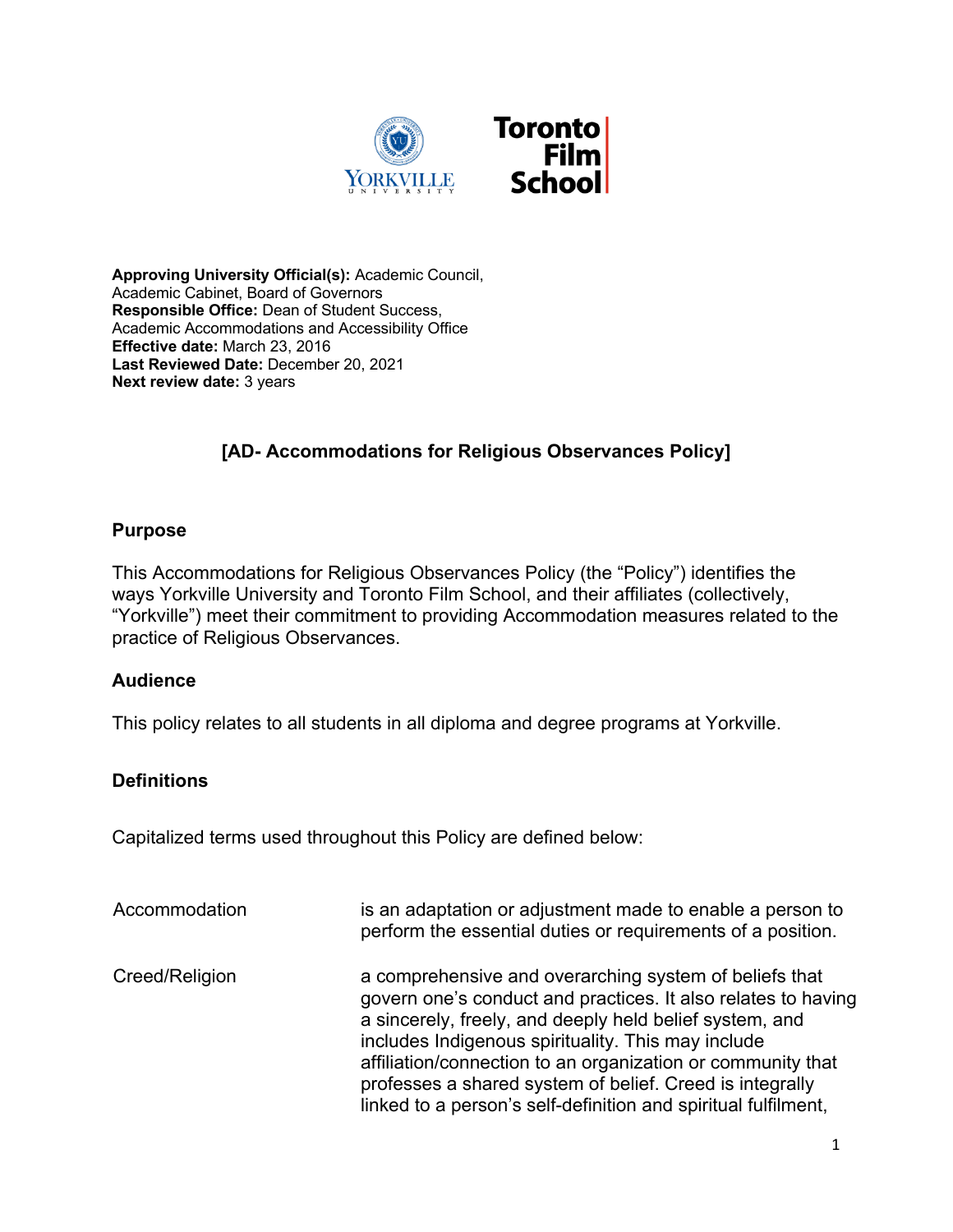|                             | and addresses ultimate questions of human existence,<br>including ideas about life, purpose, death, and the existence<br>or non-existence of a creator and/or a higher or different<br>order of existence.                                                                                |
|-----------------------------|-------------------------------------------------------------------------------------------------------------------------------------------------------------------------------------------------------------------------------------------------------------------------------------------|
| <b>Religious Observance</b> | refers to commitments or obligations based on a person's<br>religion or creed. This can include, but it is not limited to, the<br>celebration of religious holidays, requirements concerning<br>attire, prohibitions, or observances related to events (ex.<br>death of a family member). |

\*The President may direct that definitions be amended from time to time to ensure consistency with public policy and community expectations and standards.

#### **Policy Statement**

Yorkville welcomes and includes students, staff, and faculty from a wide range of backgrounds, cultural traditions, Creeds, and Religions. It is Yorkville's policy to arrange reasonable Accommodation for the needs of students who observe religious holy days other than those already accommodated by ordinary scheduling and statutory holidays.

It is important that no student be seriously disadvantaged because of their Religious Observances. However, in the scheduling of academic and other activities, it is also important to ensure that the Accommodation of one group does not seriously disadvantage other groups within the Yorkville communities or cause undue hardship to Yorkville. When a student does not request accommodation within the period of time that corresponds to the initial 20% of the course's term or where accommodating the request would cause undue hardship to Yorkville or other students, the request might be denied. However, every reasonable effort will be made to provide Accommodations. If compulsory activities are unavoidable, every reasonable opportunity will be given to these students to make up work that they miss. When the scheduling of tests or examinations cannot be avoided, students will be informed of the procedure to be followed to arrange to write at an alternate time.

Yorkville also recognizes that religious and spiritual calendars operate on different cycles and that flexibility may be required with respect to holidays that cannot be precisely determined due to their tentative nature (i.e. holidays based on lunar calendars, etc.). Yorkville also recognizes that each individual's needs are unique and must be considered afresh when an Accommodation is requested, as an arrangement that might work for one individual may not work for others.

#### *Responsibilities*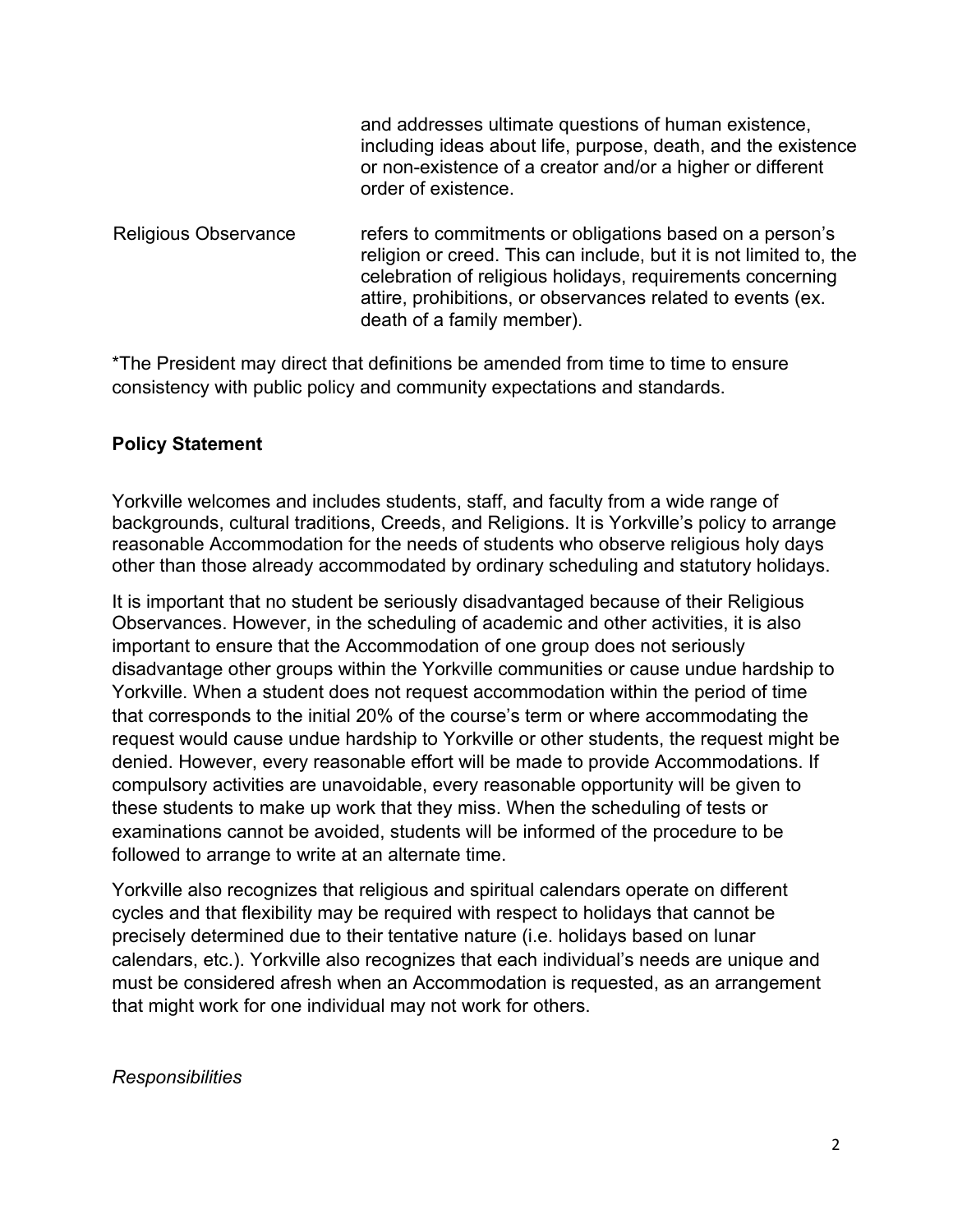### Curriculum Managers and Production and Development

Those responsible for the design and publication of course syllabi and material in the learning management system are responsible for:

- Including in syllabi and online course sites a notice advising students that they will be given the opportunity to make up work or examinations without penalty that are missed due to Religious Observances;
- Advising students in syllabi and online course sites of their obligation to notify the Academic Accommodations and Accessibility Office and the Student Success Centre's academic accommodations and success specialists that they will be absent or unable to meet a course obligation due to Religious Observances within the period of time that corresponds to the initial 20% of the course's term; and
- Specifying in syllabi, course schedules, and online course sites dates and times for examinations and other major course obligations.

### **Faculty**

Faculty who have the role of an instructor of a course are responsible for:

- Reminding students of the dates and time for examination and other major course obligations at the beginning of the semester;
- Advising students of their obligation to notify the Student Success Centre's academic accommodation and accessibility specialists that they will be absent due to a Religious Observance; and
- Advise students that they will be given the opportunity to make up work or examinations without penalty if they choose to observe a Religious Observance.

### **Students**

Students who will be absent or unable to meet a course obligation because of Religious Observances are responsible for:

• Advising the Academic Accommodations and Accessibility Office and the Student Success Centre's academic accommodations and success specialists of the need for an accommodation within the period of time that corresponds to the initial 20% of the course's term.

### Diversity, Equity and Inclusion Office

The Diversity, Equity and Inclusion Office will maintain a yearly Diversity Calendar on MyYU/MyTFS which is accessible by all faculty, students and staff. Faculty, students and staff may refer to it when planning in advance for days of Religious Observance and any related absences.

#### **Implementation**